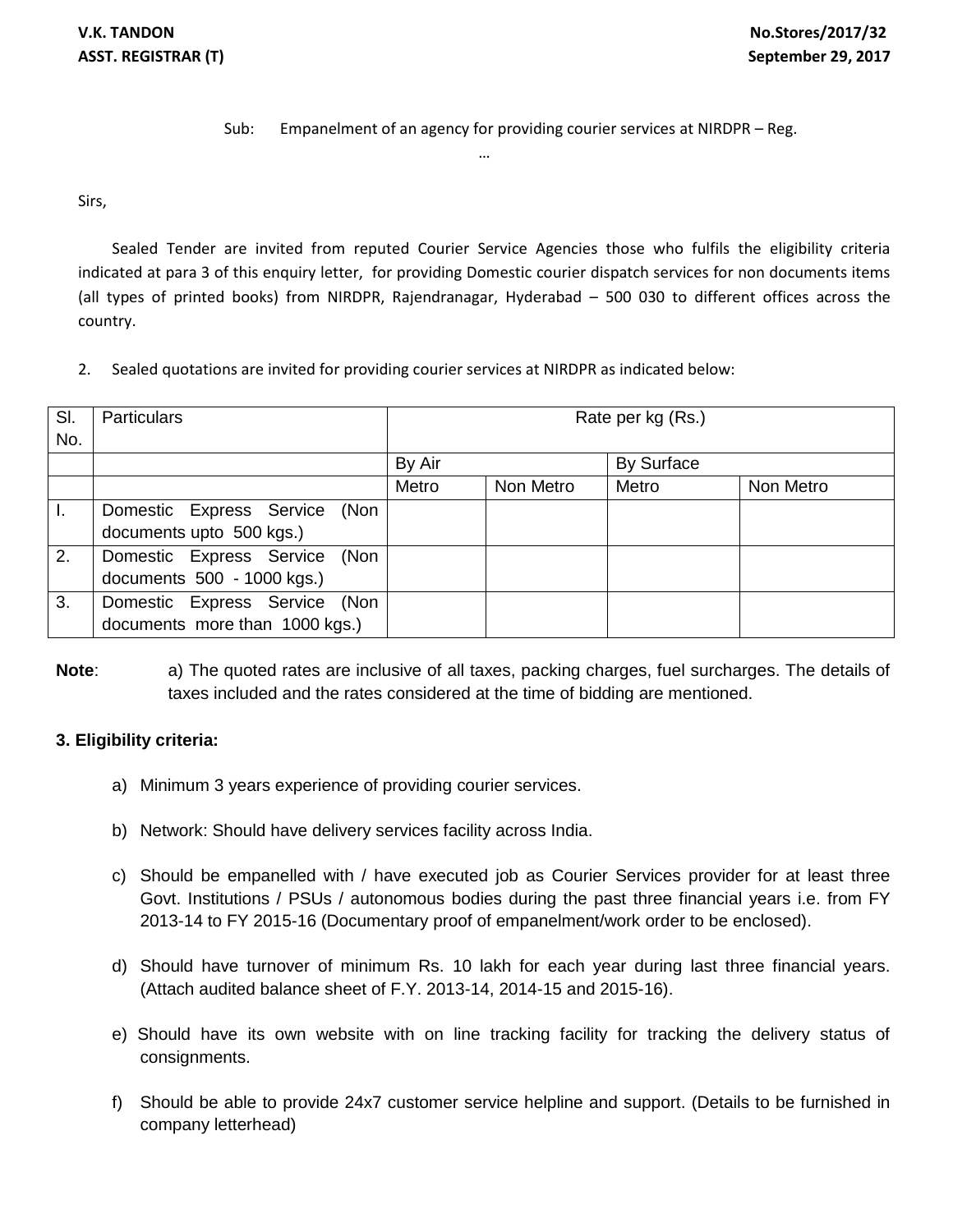## **4. Documents to be enclosed by the bidder along with the quotation:**

- a) Registration certificate of the firm
- b) GST Registration Certificate
- c) Authorisation letter issued by the Courier Agency
- d) DD for Rs.10,000/- towards EMD
- e) Annual Turnover of last three years i.e. 2013-14, 2014-15 and 2015-16 (Attach annual audited balance sheet & Profit & Loss Account for the financial year 2013-14, 2014- 15 and 2015-16)
- f) PAN No.

## **5. Terms and conditions**

- **a)** The contract is valid for a period of one year from the date of placement of work order.
- **b) EMD:** A sum of Rs.10,000/- (Rupees ten thousand only) shall be paid as earnest money in the form of Demand Draft issued by a Scheduled Bank drawn in favour of NIRDPR payable at Hyderabad No interest is payable on EMD amount.
- c) **Security Deposit**: A Performance Bank Guarantee of Rs.30, 000/- (Rupees thirty thousand only) be furnished by the successful bidder towards security deposit which will be refunded after completion of the contract period.
- d) **The successful bidder should pack the material as per the standard specifications, mark the packets and pick the packed material from NIRDPR** and arrange door delivery of the material at different destinations across the country. Local transport charges etc., if any will not be paid by the Institute.
- e) **Time schedule for delivery of the parcels**: Within 24/48 hours in all major cities which are connection by air and 7 working days for rest of India connected by rail. If parcels are picked up before 13.00 hrs, then day will be included in delivery schedule. In case of delay in delivery, a fine as fixed by the competent authority of the Institute shall be imposed on each day.
- f) **Terms of Payment:** No advance amount will be paid. 100% payment of the Courier Service Provider shall be released after submission of the bills duly supported by the relevant documents as proof of delivery in good condition through cheque/RTGS.
- g) The parcels given by the NIRDPR to the Courier Service Provider should be delivered with utmost safety and security. The Agency should take utmost care not to leak/divulge any information of the addressee or the contents of the articles/packets/ documents so dispatched to any third party. In case of any occurrence of damage, theft, pilferage in transit, the responsibility shall be that of the Courier Service Provider. The cost of the material shall be recovered from them.
- h) The empanelled courier agency will collect non documents items (parcels) from the authorized representative of the Institute as per requirement from time to time on all working days and also on holidays if there are some urgent requirements and will furnish receipt of the same. In cases of emergency, flexible pick up time will be provided.
- i) The Courier agency will arrange to deliver parcels within 24/48 hours in all major cities for rest of India which are connected by Air, 5 working days for rest of India connected by rail Note: If samples are picked up before 13.00HR, then day will be included in delivery schedule.
- j) In case of delay in delivering the parcels/letters within specified period, the NIRDPR may, without prejudice to any other steps it may take in this regard, impose penalty of 50% cut in charges payable for delay up to one day and 100% cut in charges payable for delay of more than one day except in case of "force majeure".